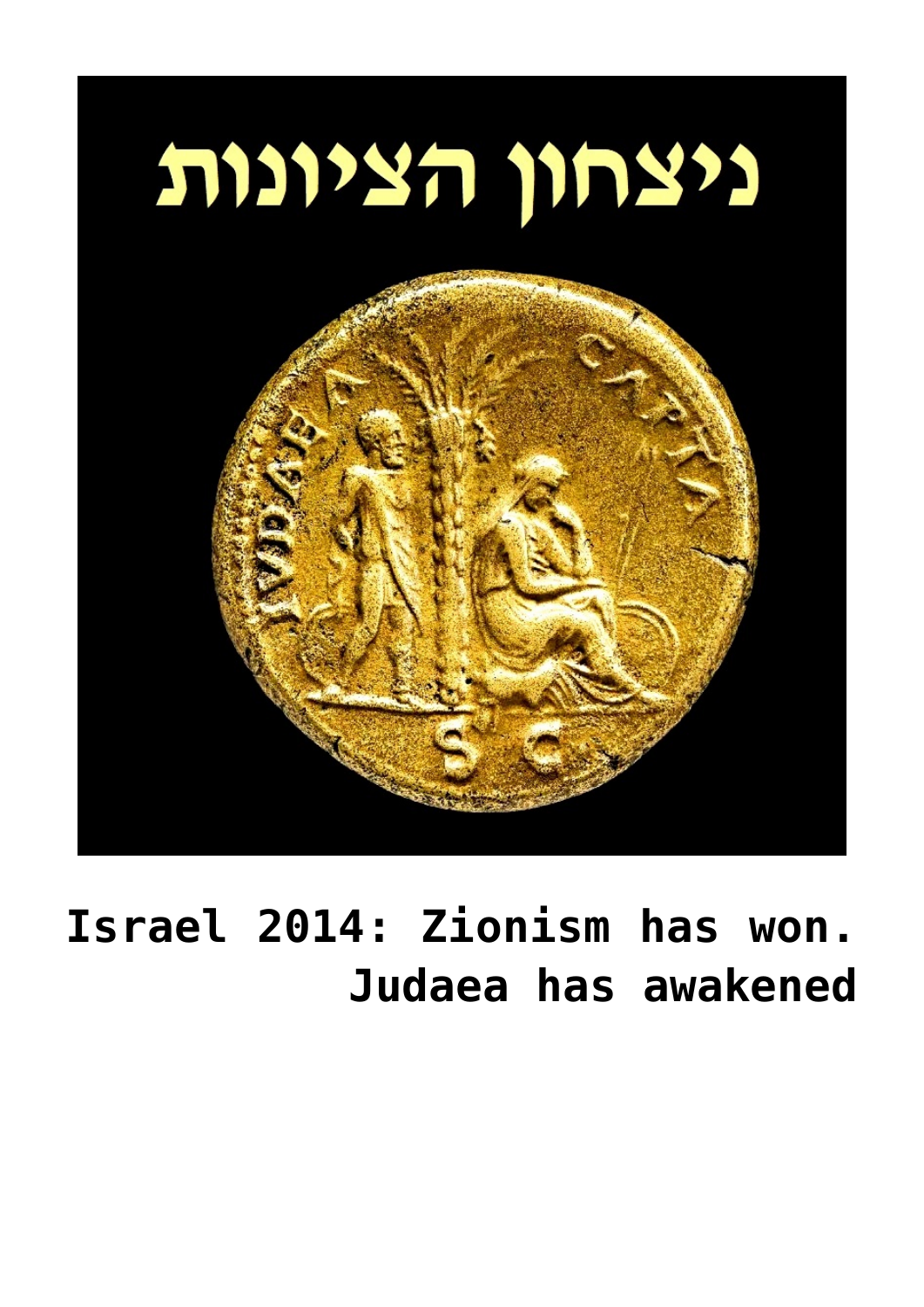

By Dr. Guy Bechor

With the suppression of the Jewish rebellion in the Land of Israel which resulted in the Second Temple being burned to the grounds, the devastation of large parts of the country, hundreds of thousands of Jews killed, exiled or sold to slavery – the Roman Empire began declaring its total triumph. The Romans minted a long line of coins that were distributed throughout the empire under the name IVDAEA *CAPTA* or Captive Judaea. These coins in bronze, silver and aold were prepared between 70 to 80 AD, while the rebellion was crushed in 74 AD.

On one side of the coin an armed Roman soldier appeared and on the other side under a palm tree a quiet and submissive female figure. This is the defeated Jewish kingdom, its hands tied to the tree.

Why was it so important to Aspasyanus and his son, Titus, to emphasis the victory over the Jews and to make sure that the entire world knows about it? First of all, to make an example.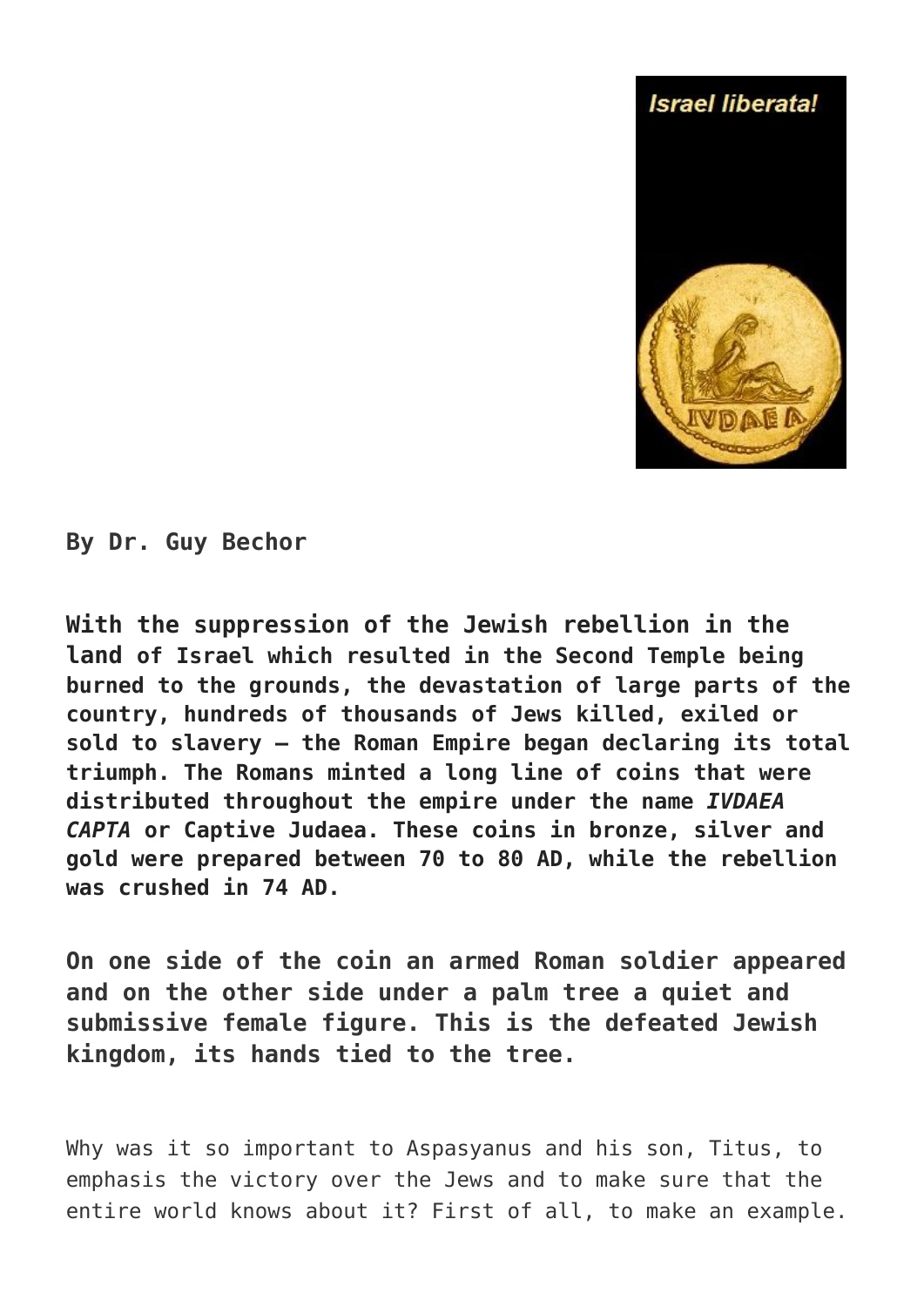In those days the Roman coins were a main method for propaganda. Anyone holding the coin could see what happened to those who rebelled against the mighty Roman Empire: they would be defeated and destroyed. The Romans fought against the Jews, first and foremost to maintain their empire from dismantling, and the stubborn (and not so strong) Jews were the example. If they were strong, Rome might have given in. Secondly, the Jews **represented the monotheist religions.** The thought was that crashing the Jews will also end the Christians, who were considered an extension of the Jews.

The submissive women figure has since then accompanied the fate of the Jewish people for 2000 years, broken and tractable, like a prophesy that maintains itself forever. But since the establishment of the State of Israel and on Israel's 66th Independence Day, Israel can look back at those Roman leaders and say that the Jewish nationalism, Zionism, has actually won. There is no more *Judaea Capta*, with her hands tied behind her back, at the mercy of others, but rather *Israel Liberata*.

## So how did **Zionism** win?

1. At the beginning of the 20th century the Zionist movement was a trend associated with eccentrics, as what Jew could have wanted to live in Zion, in the desert of death? Today 6.5 million Jews live in Israel  $(0.3$  million of them are still not recognized by the orthodox rabbinical authorities, but they have all undergone what has been termed as 'sociological conversion'. This current government will probably solve this problem, with the approval of private conversion tribunals), with a huge natural rate of growth for a Western country. It is the country with the largest number of Jews, significantly more than the USA. Zionism has always believed in bringing Jews back to their homeland, and this goal is being fulfilled in front of our eyes. Most families here have three children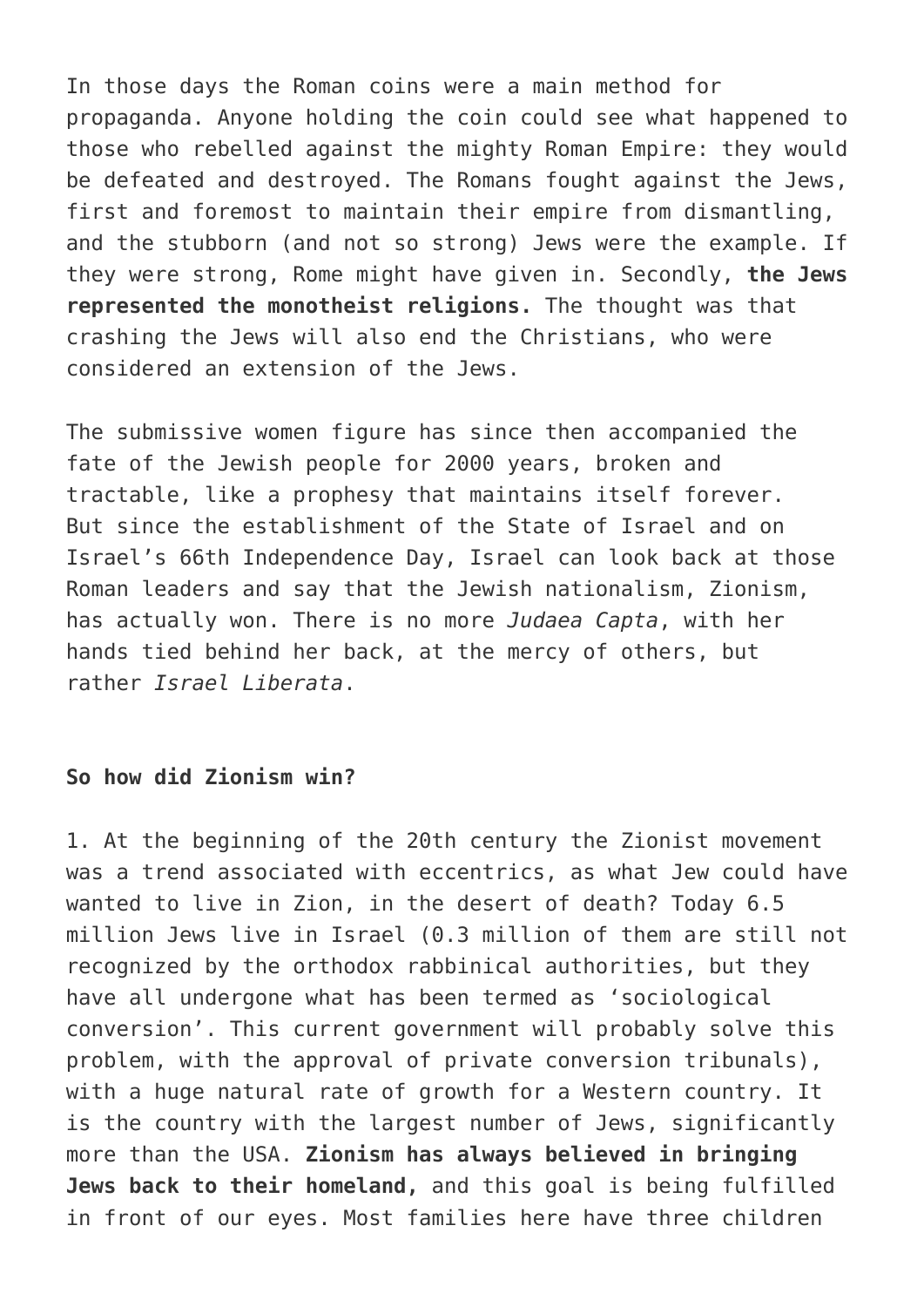and more. The number of Jews in Israel will reach 7 million within the next four years.

For the first time since the Holocaust, the number of Jewish people has begun to grow again. Indeed, the number of Jews around the world is still decreasing because of mixed marriages, but in Israel the numbers are growing. The growth in Israel is more than the dropping numbers outside of Israel, and consequently there are 13.7 million Jews worldwide. In areater New York there are 2 million Jews: In greater Tel-Aviv there are 3 million Jews.

It is said that if you do not live in Israel and are not orthodox, the chances your grandchildren will be Jewish are close to zero. In other words, Israel is the only place in the world to live in, if you wish your descendants to remain .Jewish

Because of its demographic effect Israel is taking care of the world Jewry .In the past it was the Jewish world taking care .**Israel of**

## All Roads lead to Rome: Of Ten Lies I told Myself

2. Zionism believes that Israel is the natural home to any Jew who feels prosecuted around the world, and this goal is happening every day. Jews in Europe are beginning an exodus out of the sick continent and Israel is a leading option; It will always be an option. 20,000 Jews immigrate to Israel **every year, as Israel has become an attractive base for all Jews worldwide.** This Aliyah, as in any immigration, brings new, enthusiastic and dynamic blood to the nation.

Throughout history many Jews ran away from Judaism, from the faith that brought problems, expulsion and death. That is why so many Jews have converted into Christianity and Islam (about 20% of all those living in Iberia have Jewish roots). But today, following the national Jewish emergence, many are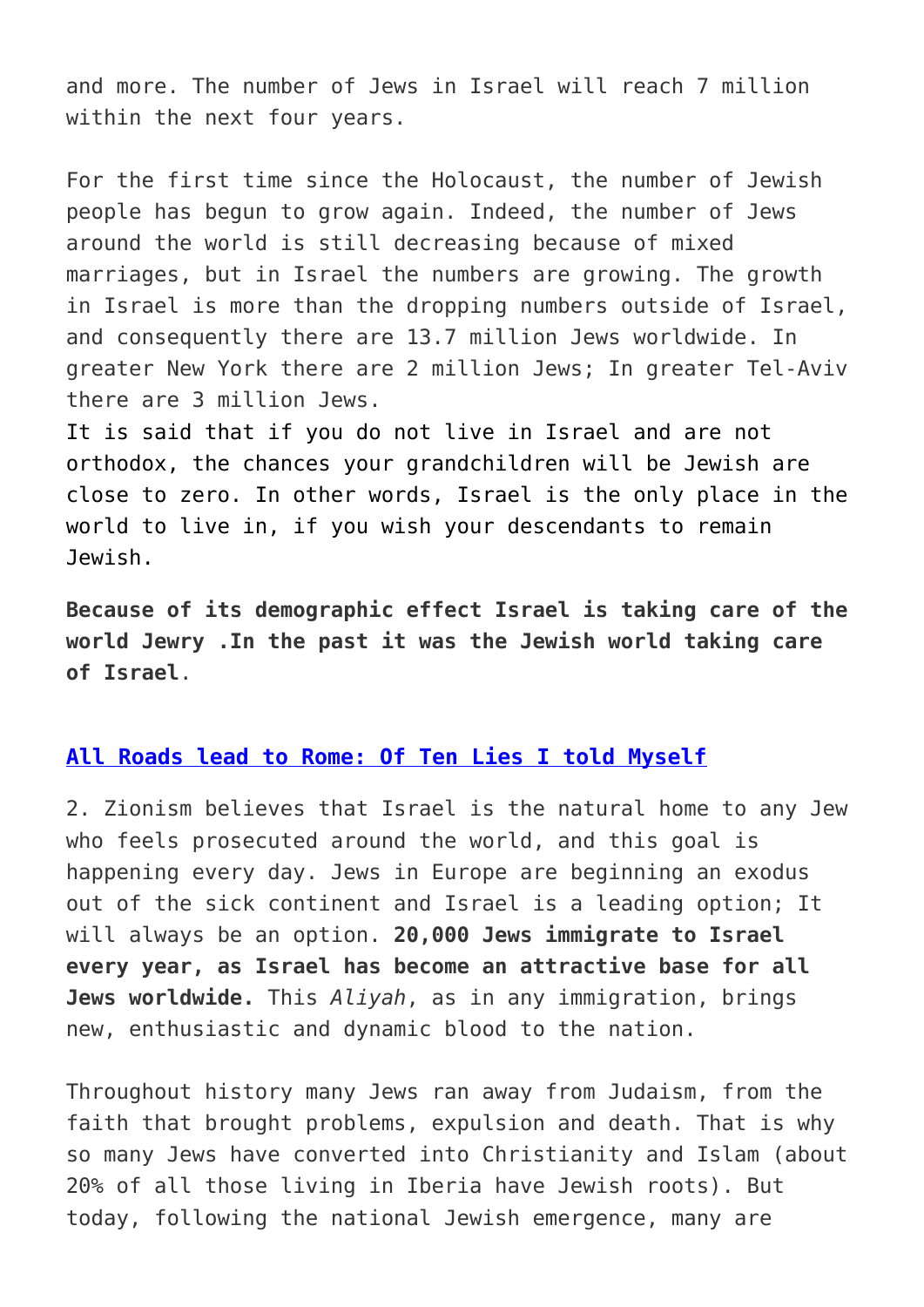trying to find their Jewish roots. These people even have a Facebook page, hidden Jews returning to their source (try "Shavei Israel").

3. As the Jewish national movement is thriving, Arab nationhood is disintegrating. We now understand that the Arab national movements were artificial, a spin off of imperialism that established nation states in the Middle East without true nations behind them. In these days Syria, Irag and Lebanon are combined into a new Salafi-Jihadi nation regardless of their old borders. North African countries such as Libya, Tunisia and Mali are also merged into a growing Salafi entity. Tribes are returning to manage the main Arab countries, "Pan-Arabism"? "Nasserism"? The Ba'ath Party? Arab unity? Are all past cartoons.

Arab leaders like Mahmud Abbas (Abu Mazen) still insist that there is no such thing as "Jewish nationalism", while the past three years have proved that there is no such thing as "Syrian nationalism", "Iraqi nationalism" or "Bahraini nationalism". Tribal and sectarian elements have defeated Arab nationalism. while Jewish nationalism (Zionism) moves forwards to more achievements. The three leading countries in the Middle East aren't Arab anymore: Iran, Turkey and Israel. In the battle for hegemony, they are all hostile to each other. Would such a reality have crossed the mind of Hertzl, who was submissive to the Turkish-Ottoman Sultan? No visionary dared dream a tenth of what Israel has already achieved.

4. For 2000 years the Jews enriched the countries and leaders that hosted them. Today the Israelis enrich themselves. Israel has reached 38,310\$ GDP per capita (*The Economist*, 2014), similar to that of a Western European country. In the coming four years, with the aid of the newly found gas fields, Israel will pass Germany, the UK and France. Israel is already very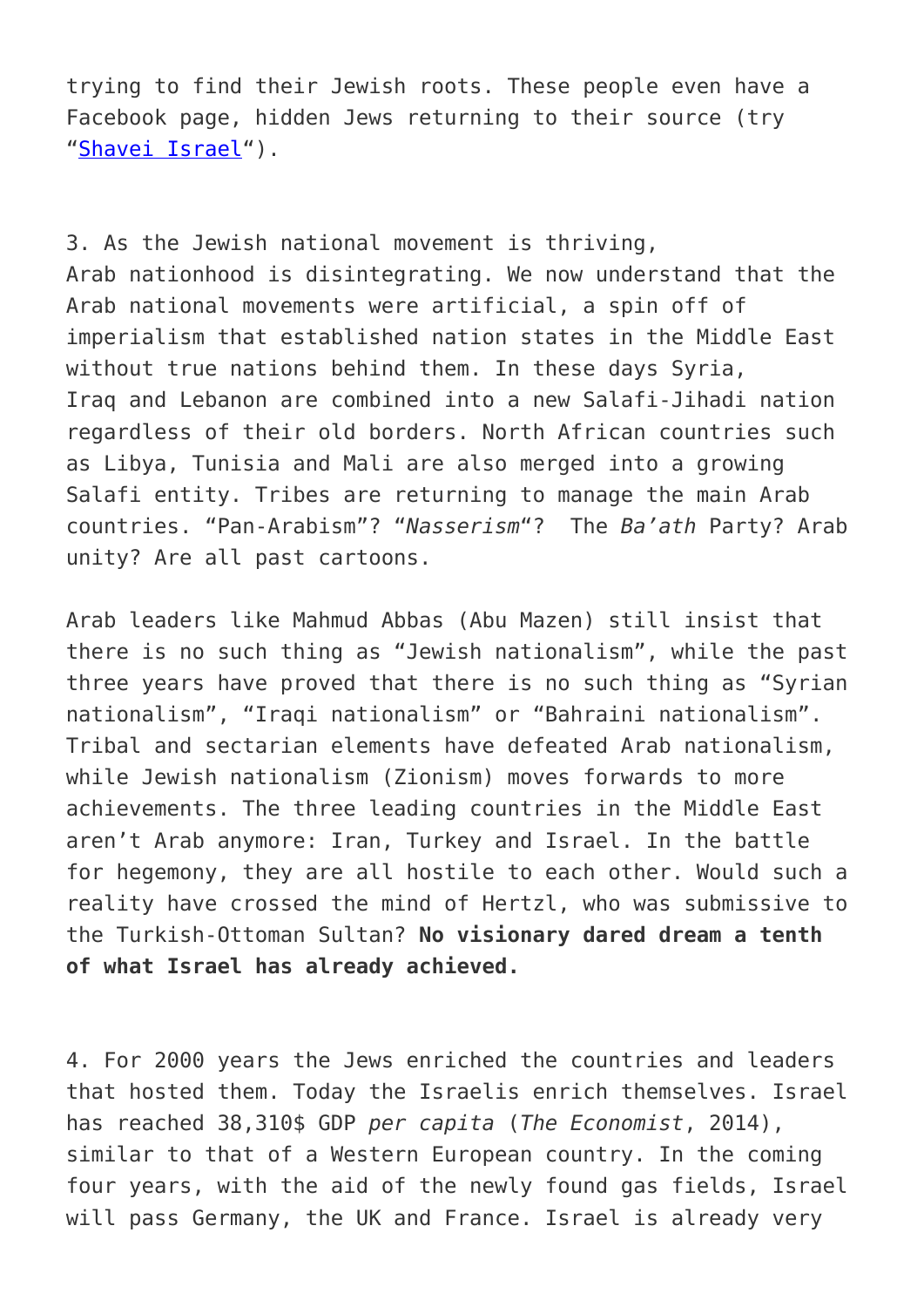close to the UK GDP per capita. According to the Economist, it is already more preferably to be born in Israel than in Paris or London.

The recent Spanish and portuguese initiative to grant their passports to the descendants of those expelled in the 15th century is truly ironic. Those who raped, murdered, looted and expelled Jews, now wish them to return, as Jews bring with them prosperity. Is there a darker attitude than that[?](https://www.gplanet.co.il/prodetailsamewin.asp?pro_id=2453) No Israeli wishes to immigrate to those countries, who are falling apart framed in the backdrop of their past; a past that we have not forgotten.

Israel today is a lively economic factor. Once a place to donate money (as philanthropy or charity) and today a place to make money (in business).

5. Israel has become the most vibrant place in the world, second in ingenuity, according to the Wall Street Journal (2013), beating even New York. Development, construction, culture, creativity, culinary, arts, TV, inventions, ideas, High-tec, medicine, agriculture, there is never a dull moment. The Jewish people have returned to be a player, not just a spectator. It is active, not passive, and always alert to its future. It is no wonder that Israel is the world center of the application industry; a true start-up country, where everything flows all the time and changes, so far from the submissiveness described in the Roman coin. The movement is forward in a geometric column of initative. **More Articles of Dr. Guy Bechor** 

6. What was described as the national Arab Movement in Israel  $("Palestinians")$  is also disintegrating quickly, as it does not have a true base. Hamas and the Salafi-Jihadi organizations, which are taking control, eliminate the Palestinian "national" cause, and without the presence of the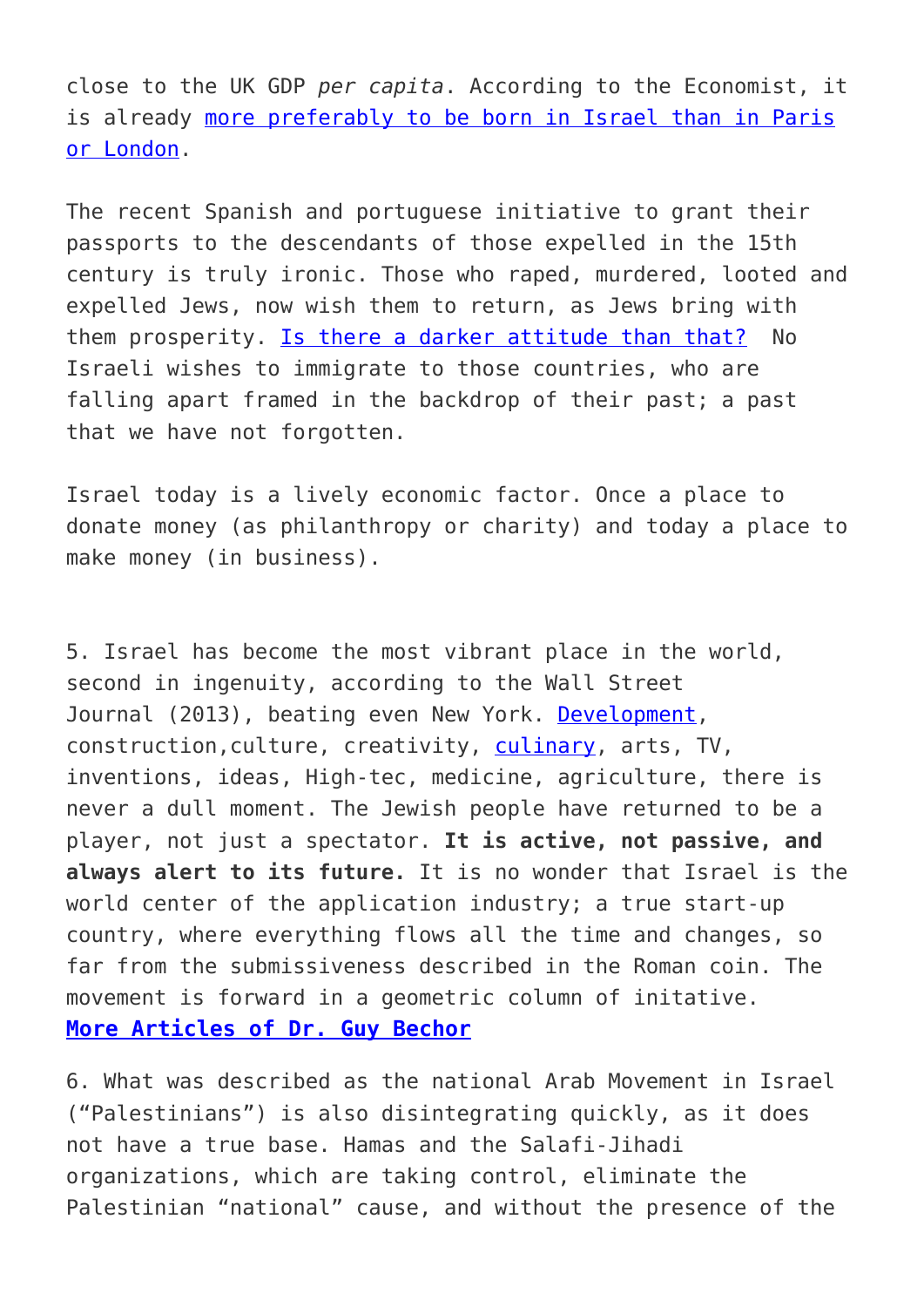IDF, the last stronghold of Palestinian nationalism, the West Bank, would also fall. The Palestinian issue was promoted for vears by Arab and Islamic regimes to butt-head Israel (Turkish PM Erdogan is still doing so), in order that the international community will not reconcile with the "foreign" Jewish nationalism. But this struggle only exhausted the Arab leaders, who today have their own existential problems to deal with. This has left the remainders of the Palestinian nationalism (that Israel established and initiated), hanging in the air. The Arab Spring was a moment of unmasking in the Middle East and a regional disillusionment vis-a-vis Zionism.

7. Zionism and the establishment of the State of Israel are the glue that sticks together the Jewish communities around the world. Many torrents of contemptuous remarks were said by embitterers on the idea of the "melting pot" that stood in the center of the Israeli nationhood at its beginning. But without this "melting pot" the Jews would remain distant, different and in separated communities. It has become hard to talk abouts sects in the Jewish Israeli life since all communities have now entangled with each other. Ask young Israelis of Russian origin and you will find out that they truly wish to become Israeli, Zionism, the national idea, has created a crystallized nation, but not a monolithic one; On the contrary: there are many traditions, spices and decorations. This turns it into a very fascinating nation. And what further connects these converging communities? The Hebrew Language, the greatest gift of Zionism. Never in history was the number of Hebrew speaking people so large, as it is today, numbering around 10 million.

8. There are over 8.2 million people living in Israel, which is undergoing a huge wave of construction, including enormous trans[p](http://youtu.be/ZqBtaXJiH8Y)ort projects, such as the train to Jerusalem, with its 37 kilometers of tunnels and 6 kilometers of bridges, to be up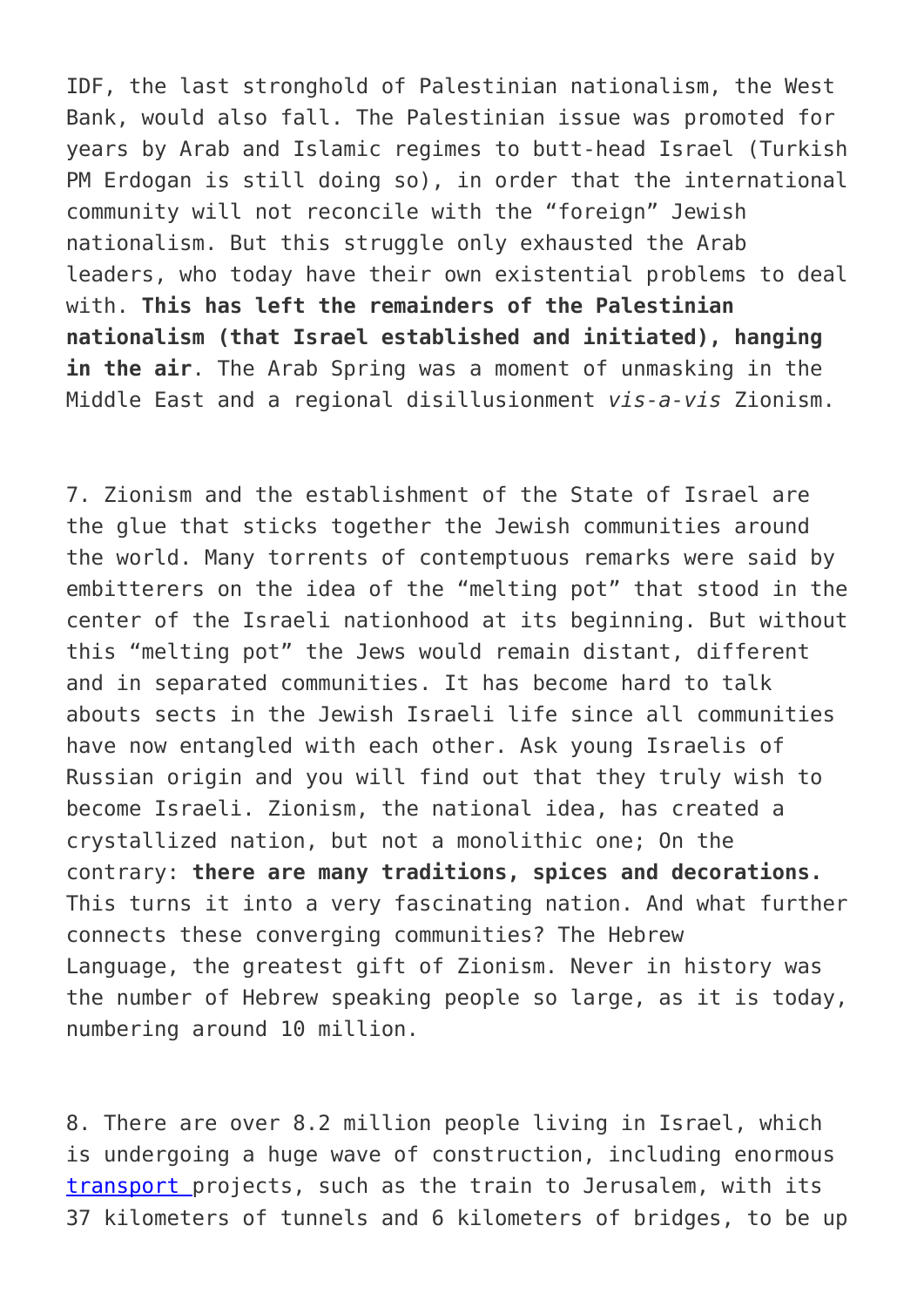and running in 2017. Tens of thousands of housing units are being built, still not enough to fulfill the demand for housing because of the natural growth rate and comming immigration, Highways and interiections, new bridges, a second International airport in the Negev ("Ramon" airport). As Israelis love living in the center of the country, there is a need that cities such as Ariel (now 20,000 residents) and Alfei Menashe  $(7,500)$  to grow to  $100,000$  residence, similar to Modi'in (now 92,000 and in the comming future  $1250.000$ ). In 14 vears time the population of Israel will be 10 million, One must already begin planning new cities in the Negev. in Judea and Samaria and the Golan. Every seven years the Israeli population grows by one million people.

For 2000 years the Jews dreamed about Jerusalem. Who is going to stop them now[?](http://youtu.be/cu53MqSjmQY) They are the most talented, hardworking people in the world. We live the dream of our ancestors.

9. Only in recent years have the Israelis realized that they have been acting as if they are a minority in their country, while the minorities are acting like the majority. This is to be understood because of hundreds of years of being a frightened minority in threatening countries. The 2013 general elections in Israel has brought to power a young generation that fears no longer to exercise its nationalism. No longer Judaea who is frightened by the gentiles, but rather an awakening Judaea demands that it and its sovereignty be recognized within the community of nations. This is not just a symbolic recognition. The one who stands proud is respected; The one who is submissive is despised. It's a question of self determination, of identity. Do not underestimate the power of this. Self-confidence is not important only to individuals; it